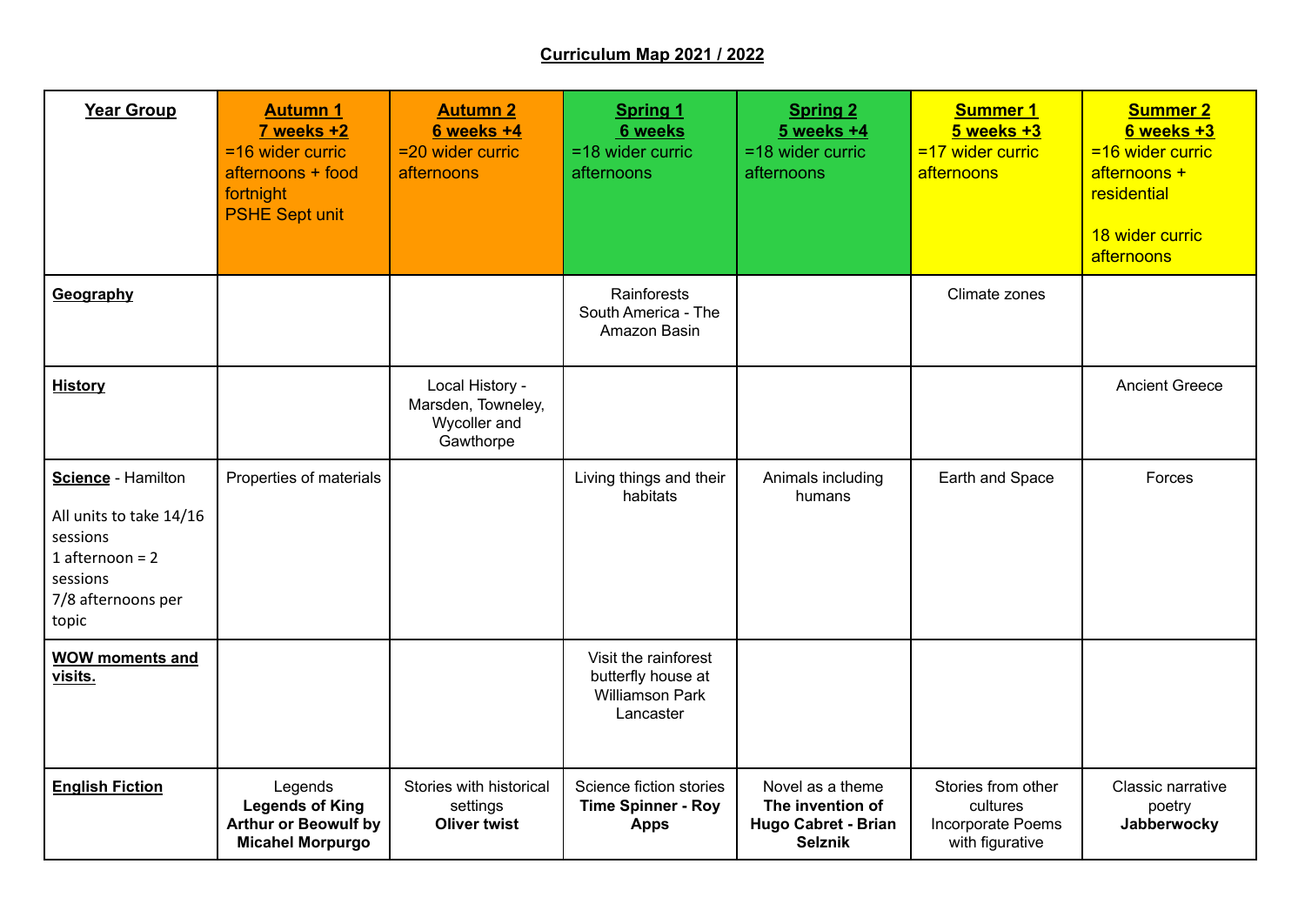|                                                                                                    |                                                                                                                                           |                                                           |                                    |                                                                                                                                         | language<br>Journey to the River<br>Sea                                                                      |                                                                                                                                                                                                                                                                                      |
|----------------------------------------------------------------------------------------------------|-------------------------------------------------------------------------------------------------------------------------------------------|-----------------------------------------------------------|------------------------------------|-----------------------------------------------------------------------------------------------------------------------------------------|--------------------------------------------------------------------------------------------------------------|--------------------------------------------------------------------------------------------------------------------------------------------------------------------------------------------------------------------------------------------------------------------------------------|
| <b>English</b><br><b>Non Fiction</b>                                                               | Persuasion                                                                                                                                | Film and play scripts                                     | Information booklets               | Magazine: Information<br>text hybrid                                                                                                    | Debate                                                                                                       | Reports                                                                                                                                                                                                                                                                              |
| Art - Each unit should<br>take 12 sessions<br>1 afternoon = $2$<br>sessions<br>6 sessions in total |                                                                                                                                           | Drawing.<br>Form, line, patterns,<br>shape, texture, tone |                                    | Painting and colour.<br>Brush strokes,<br>shading and mixing<br>complex colours to<br>depict thoughts and<br>feelings                   | Collage and sculpture.<br>Apply drawing and<br>painting skills.<br>Craft design, materials<br>and techniques |                                                                                                                                                                                                                                                                                      |
| DT                                                                                                 | Food fortnight :<br>6 sessions<br>Celebrating culture<br>and seasonality.<br>To make - something<br>in filo pastry savoury<br>celebration |                                                           |                                    |                                                                                                                                         |                                                                                                              | Mechanisms -<br>understand and use<br>mechanical systems in<br>their products [for<br>example, gears,<br>pulleys, cams, levers<br>and linkages]<br><b>Resources</b><br><b>Mechanical Toys and</b><br><b>Cams - Mechanisms</b><br>with a message<br>Projects on page -<br><b>CAMS</b> |
| RE                                                                                                 | 5.8 - Daniel, did he<br>make the right choice?<br>Was Jesus the<br>Messiah?                                                               | 5.2 - Christmas, the<br>gospels of Matthew<br>and Luke    | 5.3 - Jesus the<br>Teacher         | 5.4 - Easter.<br>Why do Christians<br>believe that Easter is a<br>celebration of Victory?<br>What did Jesus do to<br>save human beings? | 5.1 - How and why do<br>Christians read the<br>Bible?                                                        | S5 - Expressing<br>Christian faith through<br>Art                                                                                                                                                                                                                                    |
| <u>PE</u>                                                                                          | Net and Wall Games e.g. Netball                                                                                                           |                                                           | Striking and Fielding e.g. Cricket |                                                                                                                                         | Acrobatic gymnastic -<br>developing flexibility,<br>strength, technique,                                     | OAA - Outdoor and<br>adventurous activity<br>challenges both                                                                                                                                                                                                                         |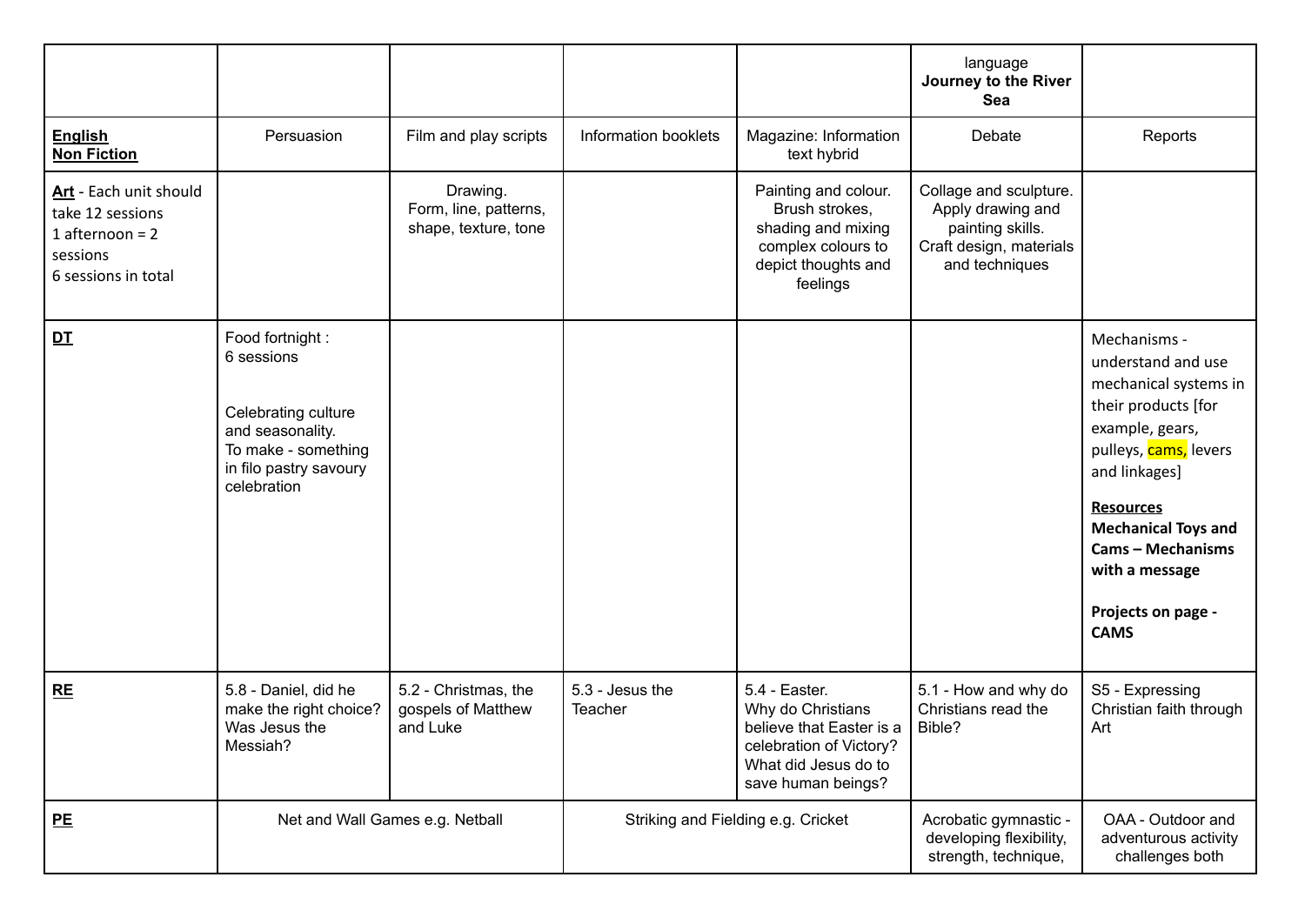|                   |                                                                                                                                                                                                                                                                                           |                                                                                                                                                             |                                                                                                                                        |                                                                                                                                                                                     | control and balance                                                                                                            | individually and as a<br>team.                                                                                                                         |
|-------------------|-------------------------------------------------------------------------------------------------------------------------------------------------------------------------------------------------------------------------------------------------------------------------------------------|-------------------------------------------------------------------------------------------------------------------------------------------------------------|----------------------------------------------------------------------------------------------------------------------------------------|-------------------------------------------------------------------------------------------------------------------------------------------------------------------------------------|--------------------------------------------------------------------------------------------------------------------------------|--------------------------------------------------------------------------------------------------------------------------------------------------------|
| <b>PSHE</b>       | Relationships<br>(Friendships)-(Respec<br>ting self and Others)<br><b>Healthy Lifestyle</b><br>(Keeping Safe)<br>Living in the Wider<br>World (Media Literacy<br>& digital resilience)<br>Living in the Wider<br>World<br>(Shared<br>Responsibility)<br>(Aspirations, work and<br>career) | <b>Healthy Lifestyles</b><br>Mental Health and<br>Wellbeing<br>Living in the wider<br>world (L) - Economic<br>Wellbeing:<br>Aspirations, work and<br>career |                                                                                                                                        | <b>Healthy Lifestyles</b><br>Healthy Lifestyles -<br><b>Keeping Safe</b><br>Relationships &<br>Friendships<br>Relationships,<br><b>Families and Close</b><br>Positive Relationships |                                                                                                                                |                                                                                                                                                        |
| <b>Music</b>      | African Drumming                                                                                                                                                                                                                                                                          | Music Theory with<br>Keyboards                                                                                                                              | Singing                                                                                                                                | <b>Ukuleles</b>                                                                                                                                                                     | Song Writing with<br>Glockenspiels                                                                                             | Class Jam                                                                                                                                              |
| <b>MFL</b>        | Getting to know you<br>All about ourselves                                                                                                                                                                                                                                                | Family and Friends                                                                                                                                          | That's tasty                                                                                                                           |                                                                                                                                                                                     |                                                                                                                                |                                                                                                                                                        |
| <b>Maths Unit</b> | Number and place<br>value<br>Tenths and hundreds.<br>Place value in<br>decimal.<br>Written Addition and<br>Subtraction.                                                                                                                                                                   | <b>Mental Multiplication</b><br>and Division<br>Division<br>Fractions<br>(Comparison, Order<br>and Equivalence)<br>Multiplication and                       | Place value, counting<br>(Including Negative<br>Numbers)<br>Addition and<br>Subtraction<br><b>Mental and Written</b><br>Multiplication | Mental and Written<br>Division<br>2-D and 3-D Shape<br><b>Including Sorting</b><br><b>Calculating With</b><br>Fraction<br>Measurement (Area                                         | Place Value Including<br>Decimals<br>Fractions<br>Measures (Time and<br>Converting Units) and<br><b>Statistics</b><br>Geometry | Place Value<br><b>Written Calculation</b><br>Fractions (Rounding,<br>Percentages and<br>Problem Solving)<br>Measurement (Mass,<br>Volume, Capacity and |